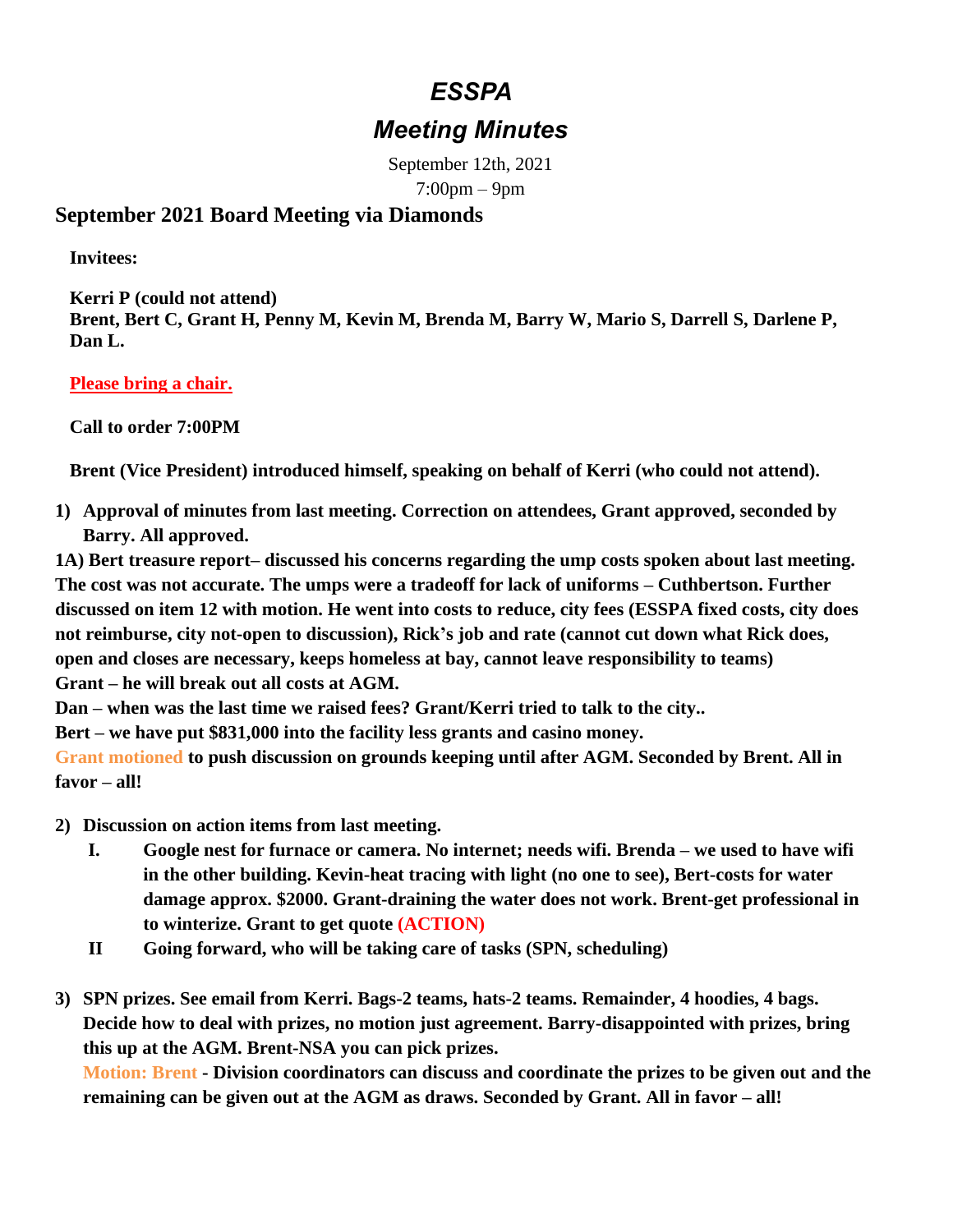- **4) Someone to compare SPN to NSA in terms of insurance coverage, umpire fees, prizes. Have info ready for AGM so members can vote on which organization we go with. Brent will do this. (ACTION)**
- **5) SPN Nationals for next year. Still on and are we slated to host? Brent will look into this, depending on SPN/NSA.**
- **6) AGM scheduled meeting and cost. Clansmen facility \$75. Oct 24th , 1PM. 30 days notice to alert members. Darlene will reuse old posters. Brent – motion to address president/vice president rotation terms at the AGM. Seconded by Barry. All in favor-all!**
- **7) 8) 9) Division coordinators need to meet to write a cohesive set of rules for the league, the individual division tweaks will be included at the bottom using the surveys that have been collected.**

**Sub policy, code of conduct.**

**This year was a lot of confusion who had diamonds. Kevin-we are not entitled to all times/diamonds. City emailed him google doc spreadsheet. They limited our hours, there are a lot of rental groups. Brent-next year division coordinators and scheduler should have regular meetings. Scheduler is a big job. Darlene-Lorne Belley will do it next year, she will talk with him.**

**There needs to be a better proposal to the city next year, add ladies and 60+. Darlene sent email out to ladies. Grant-concerned pulling ladies out of existing league.** 

**Brent-motion to have division coordinators / sub committees to discuss scheduling with scheduler and to have first meeting 30days after AGM. Seconded by Grant. All in favor-all!**

- **8) Darrell to be reimbursed for gift cert for Kathy. Discussion. Darrell wants added in yearly budget to spend \$200 for incidentals at own discretion. Grant-he cannot get that and his budget is much bigger. While it's appreciated that Kathy does what she does, passing a hat to everyone involved is the only answer. No reimbursement.**
- **9) Division coordinators questions**

**4A) Have control of their diamonds and time slots. Regular meetings with scheduler. (see 7) 4B) Have the ability to make changes to the website schedule. Too messy! 4C) Ability to submit receipts to the board each year, max \$100 at own discretion, ie engraving, thank you card, gift certificate, ice/water on hot days, ESSPA business cards, stationery, etc. (see 8)**

- **10) Lights on diamond 4 (LED). Huge costs. May not be appropriate – safety reasons. Kevin-put off to 2023 AGM. All agreed.**
- **11) Positions that need replacements, George (Marketing), Bert (Treasurer), Tom (Media), DeWayne (Equipment), and Kerri (President). Others? Kevin (Facility and Booking), Barry (Tournament Director). Brent will run for vice president. Everyone else stays.**